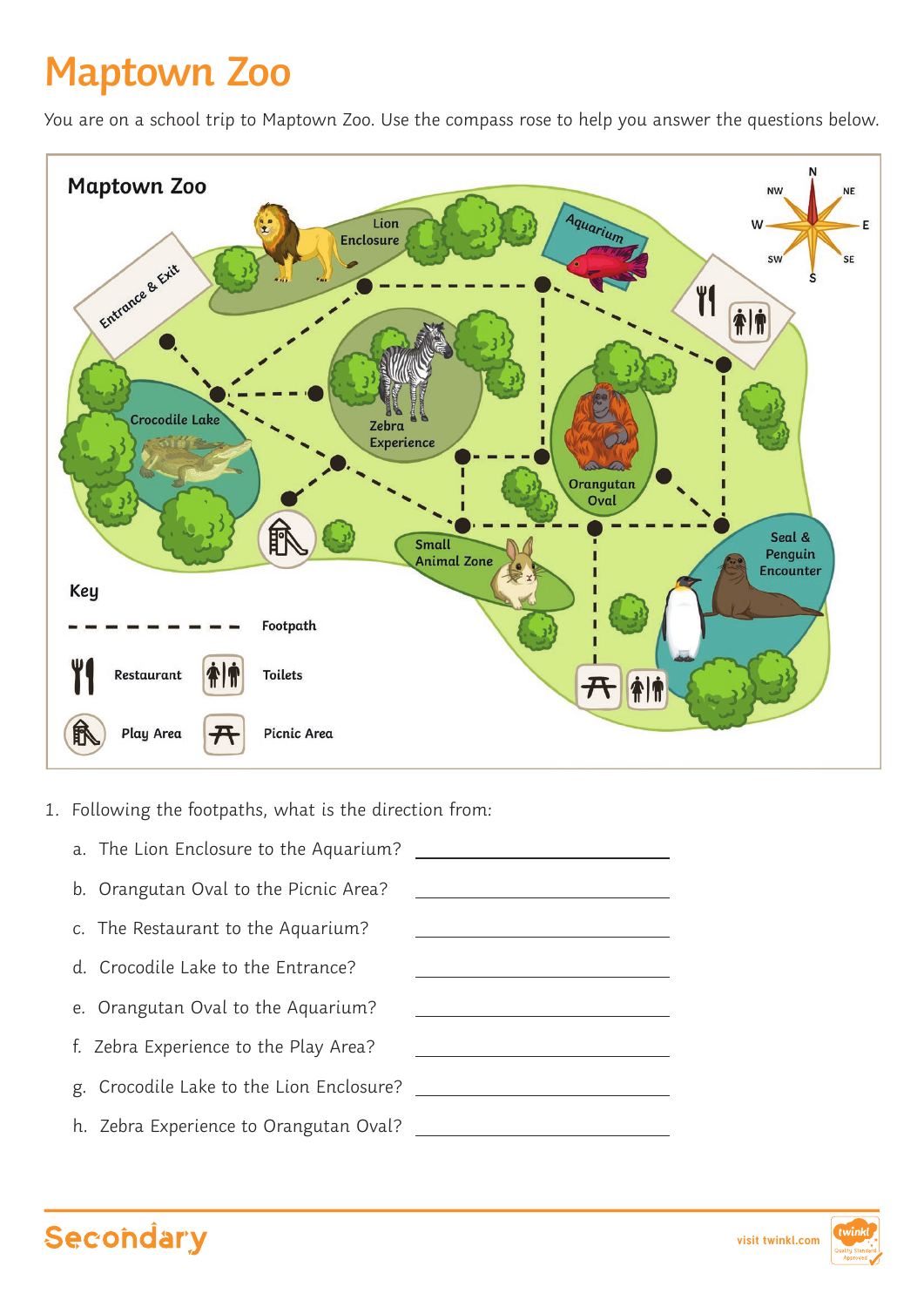- 2. a. What animals are located in the south east corner of the zoo?
	- b. Describe the location of Crocodile Lake using compass directions.

- 3. Follow these instructions:
	- **• Start at the zoo entrance.**
	- **• Walk south-east.**
	- **• Walk north-east.**
	- **• Walk east.**
	- **• Walk south.**
	- **• Walk west**
	- **• Walk south.**
	- **• Walk north-west**
	- **• Walk south-west**

Where are you?



## **Extension Task**

Write your own set of instructions for your partner to follow around the zoo!